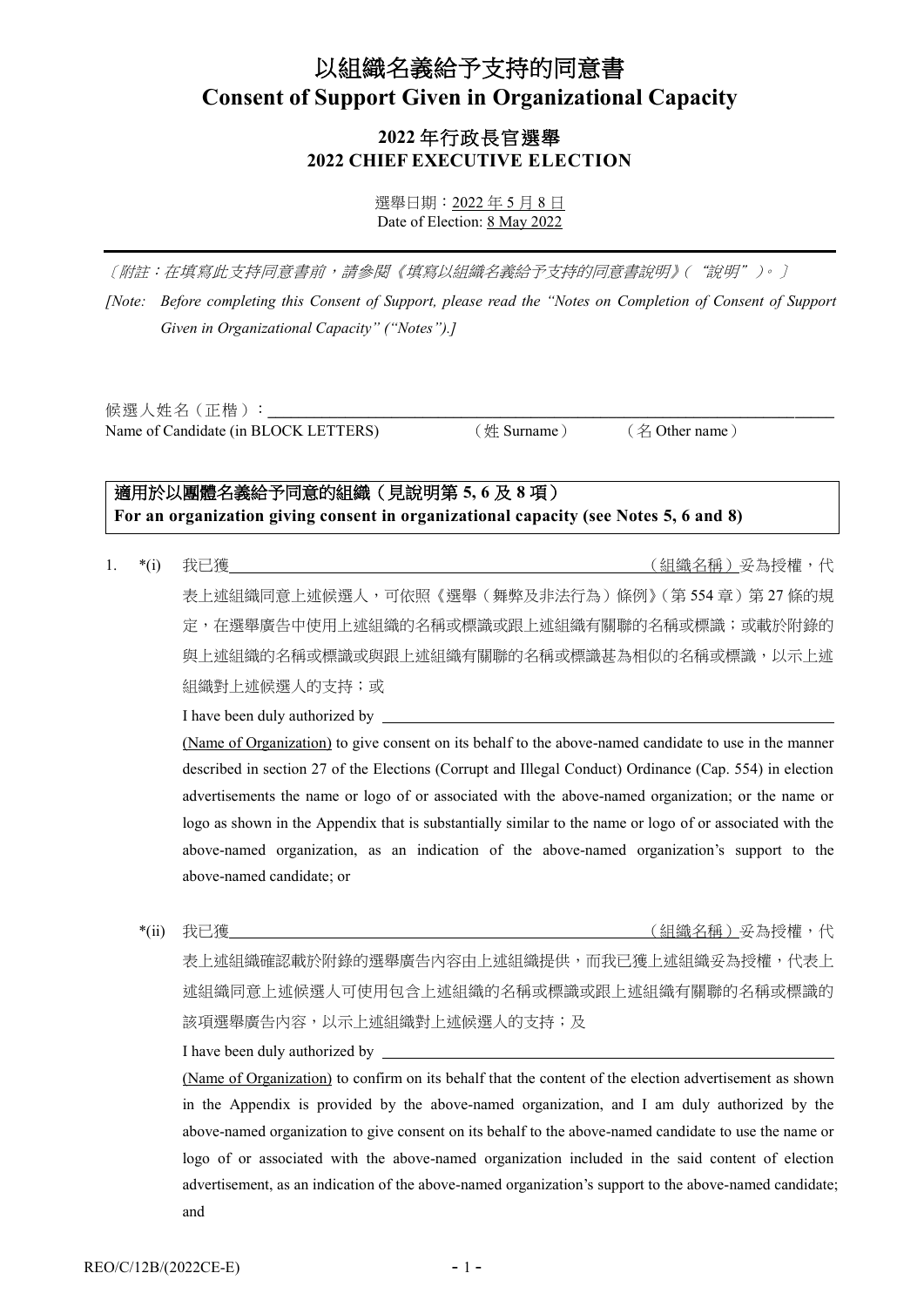\*(iii) 我亦已獲上述組織妥為授權,代表上述組織進一步同意上述候選人可對上述組織的名稱或標識或 跟上述組織有關聯的名稱或標識或上文第 1(ii)段所指的選舉廣告內容作出修改(修改詳情載於附 錄),以用於他/她的其他選舉廣告。

I am also duly authorized by the above-named organization to give further consent on its behalf to the above-named candidate to modify the name or logo of or associated with the above-named organization or the content of election advertisement referred to in paragraph 1(ii) above (details of modification as shown in the Appendix) for use in his/her other election advertisements.

| 2. | *上述組織的管理階層已根據於           | 〔日期〕的事先書面批准/上 |         |  |
|----|--------------------------|---------------|---------|--|
|    | 述組織的成員已根據於 しゅうしゅう しゅうしゅう | 日期            | 舉<br>時間 |  |
|    | 行的全體大會上所通過的決議批准,給予上述同意。  |               |         |  |
|    |                          |               |         |  |

The above-named organization has given the above consent \*by the prior written approval dated (Date) of the governing body of the above-named organization/ by a resolution of the members of the above-named organization passed at its general meeting held on (Date) at (Time).

\* 請刪去不適用者。

Please delete whichever is inapplicable.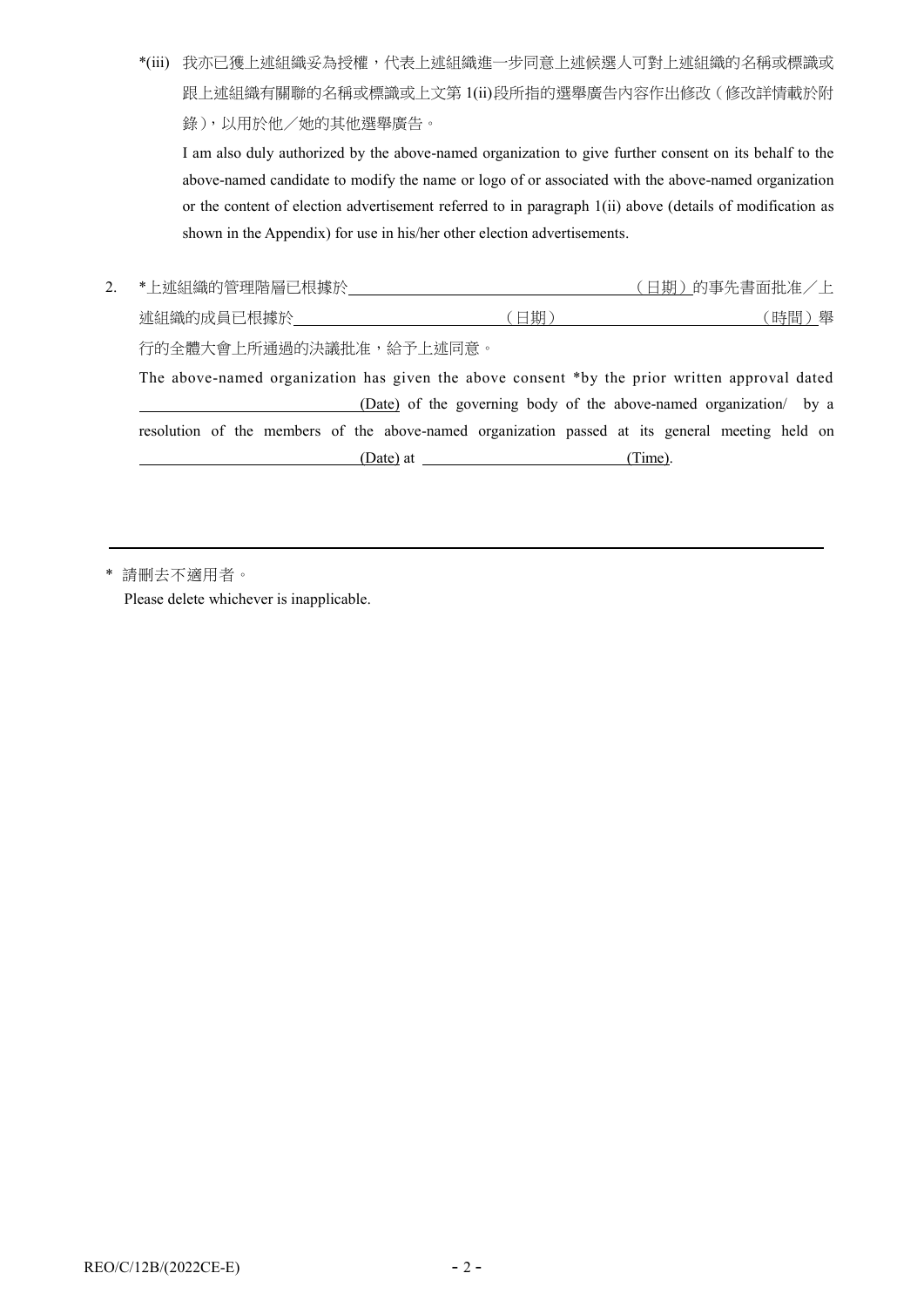## 由候選人/選舉代理人填寫

## **TO BE COMPLETED BY THE CANDIDATE/ELECTION AGENT**

| *候選人/選舉代理人姓名(正楷):________<br>Name of *Candidate/Election Agent (in BLOCK LETTERS)                                                                                                |                                  |      |                      | $(\frac{1}{24}$ Surname) $(4.2)$ Other name) |  |
|----------------------------------------------------------------------------------------------------------------------------------------------------------------------------------|----------------------------------|------|----------------------|----------------------------------------------|--|
|                                                                                                                                                                                  |                                  |      |                      |                                              |  |
| Signature                                                                                                                                                                        | 日期:_____________________<br>Date |      |                      |                                              |  |
| 由給予同意的組織填寫<br>TO BE COMPLETED BY ORGANIZATION GIVING CONSENT                                                                                                                     |                                  |      |                      |                                              |  |
| 姓名(正楷):________                                                                                                                                                                  |                                  |      |                      |                                              |  |
| Name (in BLOCK LETTERS) (姓 Surname)                                                                                                                                              |                                  |      | (名 Other name)       |                                              |  |
|                                                                                                                                                                                  |                                  |      |                      |                                              |  |
|                                                                                                                                                                                  | 組織蓋章: ________                   |      |                      |                                              |  |
| Signature                                                                                                                                                                        | Organization Chop                |      |                      |                                              |  |
|                                                                                                                                                                                  |                                  |      |                      |                                              |  |
| Official Capacity                                                                                                                                                                |                                  | Date |                      |                                              |  |
| 由見證人填寫 (見說明第7項) -<br>TO BE COMPLETED BY A WITNESS (see Note 7) -                                                                                                                 |                                  |      |                      |                                              |  |
| 我聲明本表格是於我在場下由*候選人/選舉代理人及給予同意的組織代表親自簽署。<br>I declare that this form was signed in my presence by the *candidate/election agent and organization representative<br>giving consent. |                                  |      |                      |                                              |  |
| 姓名 ( 正楷 ):                                                                                                                                                                       |                                  |      |                      |                                              |  |
| Name (in BLOCK LETTERS) (姓 Surname)                                                                                                                                              |                                  |      | $($ $\&$ Other name) |                                              |  |
|                                                                                                                                                                                  |                                  |      |                      |                                              |  |
| Signature                                                                                                                                                                        |                                  | Date |                      |                                              |  |
|                                                                                                                                                                                  |                                  |      |                      |                                              |  |

\* 請刪去不適用者。 Please delete whichever is inapplicable.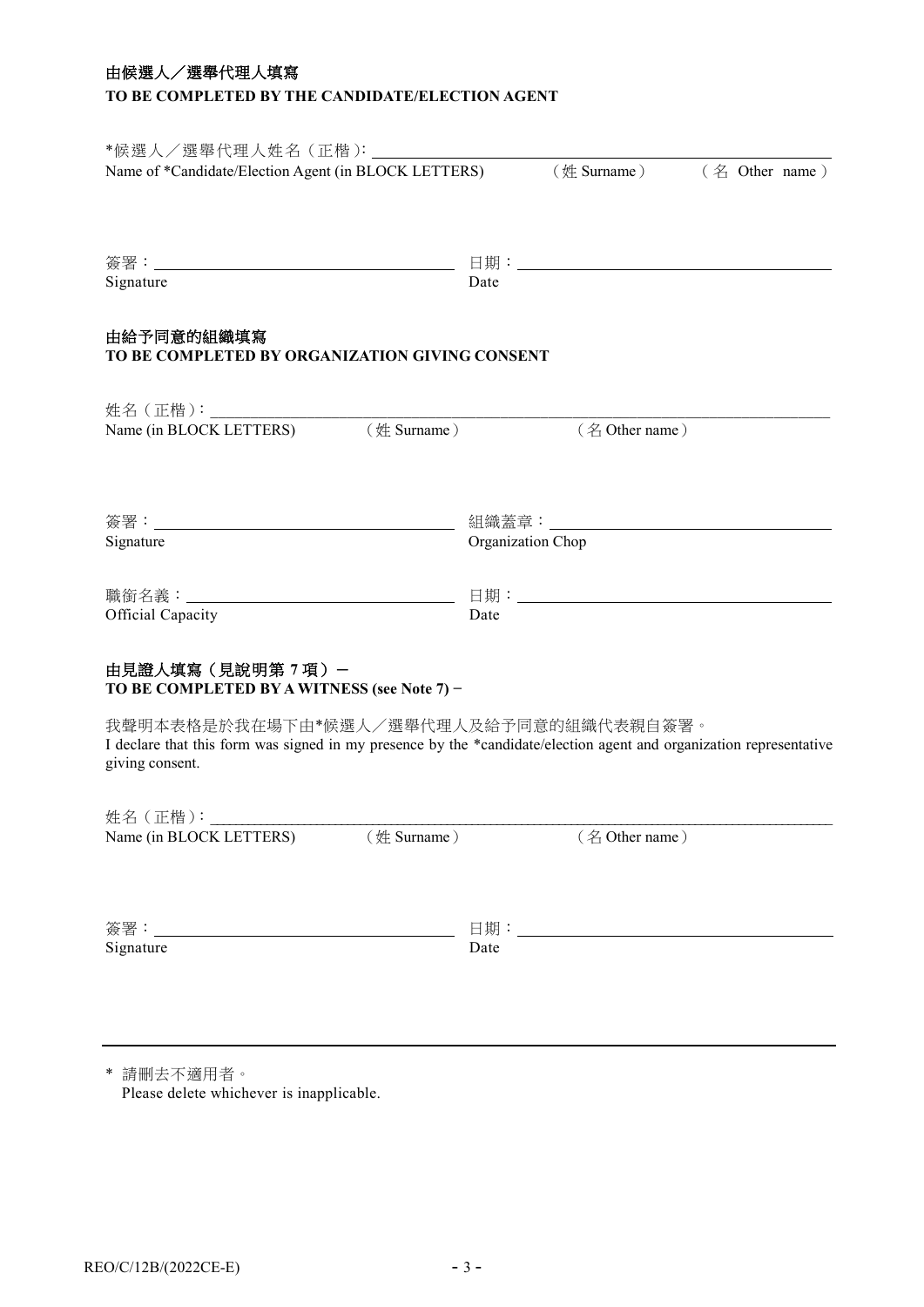# 填寫以組織名義給予支持的同意書說明 **Notes on Completion of Consent of Support Given in Organizational Capacity**

1. 此支持同意書內提及的選舉是指根據《行政長官選舉條例》(第 569 章) 第 23 或 24 條進行的投票。就有競逐的選 舉而言,選舉日期是指首三輪投票的日期。根據《選舉程序(行政長官選舉)規例》(第 541J 章) 第 17(3)條,在 有競逐的選舉中,如須進行第四輪或其後任何一輪投票,便會於翌日進行,如有需要,則須日復一日地進行,直 至有候選人當選為止。此支持同意書適用於任何一輪投票。

The election referred to in this Consent of Support is for a poll conducted under section 23 or 24 of the Chief Executive Election Ordinance (Cap. 569). For a contested election, the date of election is for the first three rounds of voting. In accordance with section 17(3) of the Electoral Procedure (Chief Executive Election) Regulation (Cap. 541J), if in a contested election the voting has to proceed to the fourth or any subsequent round, it will be held on the following day and, if necessary, day after day thereafter until a candidate is returned. This Consent of Support is applicable to any round of voting.

2. 在《選舉(舞弊及非法行為)條例》(第 554 章) 第 27 條中,"支持"就某候選人而言,包括對該候選人的政策 或活動的支持。

In section 27 of the Elections (Corrupt and Illegal Conduct) Ordinance (Cap. 554), "support", in relation to a candidate, includes support for the policies or activities of the candidate.

- 3. 根據《行政長官選舉活動指引》第八章及《選舉程序(行政長官選舉)規例》(第541J章)第87條,候選人須在 發布選舉廣告後的 **1** 個工作天內(即公眾假期及星期六以外的任何 **1** 天),把與選舉廣告有關的資料/文件, 包括准許或同意書的電子文本,上載至中央平台或候選人平台或向選舉主任繳存印本式文本,以供公眾查閱。 In accordance with Chapter 8 of the "Guidelines on Election-related Activities in respect of the Chief Executive Election" and section 87 of the Electoral Procedure (Chief Executive Election) Regulation (Cap. 541J), the candidate must, **within 1 working day (i.e. any day other than a general holiday and Saturday)** after publication of an election advertisement, upload an electronic copy of the relevant information/document of the election advertisement, including permission or consent, onto the Central Platform or Candidate's Platform or deposit a hard copy with the Returning Officer for public inspection.
- 4. 此支持同意書為一樣本表格,以方便候選人以書面形式取得某組織的支持同意。候選人或支持者可因應相關支持 的詳情,適當地調整此支持同意書的內容。

This Consent of Support is a sample form to facilitate candidates to seek consent of support in writing from an organization. Candidates or supporters may suitably vary the content of this Consent of Support, depending on the details of the support concerned.

5. 根據《選舉(舞弊及非法行為)條例》(第554章)第 27(5)條,任何人看來給予書面同意將某組織的名稱或標識 或跟某組織有關聯的名稱或標識納入選舉廣告中,必須經該組織的管理階層批准,或經該組織的成員在全體大會 所通過的決議批准。

According to section 27(5) of the Elections (Corrupt and Illegal Conduct) Ordinance (Cap. 554), a person purporting to give consent in writing to the inclusion in an election advertisement of the name or logo of or associated with an organization must have been approved by the governing body of the organization or by a resolution of the members of the organization passed at a general meeting.

6. 互助委員會如欲以互助委員會的名義支持某候選人,同意書必須經由互助委員會根據《互助委員會規則範本》召 開的大會批准,並由現任主席簽署。

In the case where a Mutual Aid Committee ("MAC") wishes to support a candidate in the name of the MAC, the consent must be approved in a general meeting convened in accordance with the "Model Rules for the MAC", and signed by the incumbent Chairperson of the MAC.

7. 任何年滿 18 歲並持有身分證明文件的人士均可擔任見證人。根據《選舉程序(行政長官選舉)規例》(第 541J 章) 第2條,「身分證明文件」指一

A witness can be any person aged 18 years or over and in possession of an identity document. According to section 2 of the Electoral Procedure (Chief Executive Election) Regulation (Cap. 541J), "identity document" means –

(a) 身分證; an identity card;

(b) 《人事登記條例》(第 177 章)第 1A(1)條所指的人事登記處處長向某人發出的文件,而該文件證明該人根

 $REO/C/12B/(2022CE-E)$  - 4 -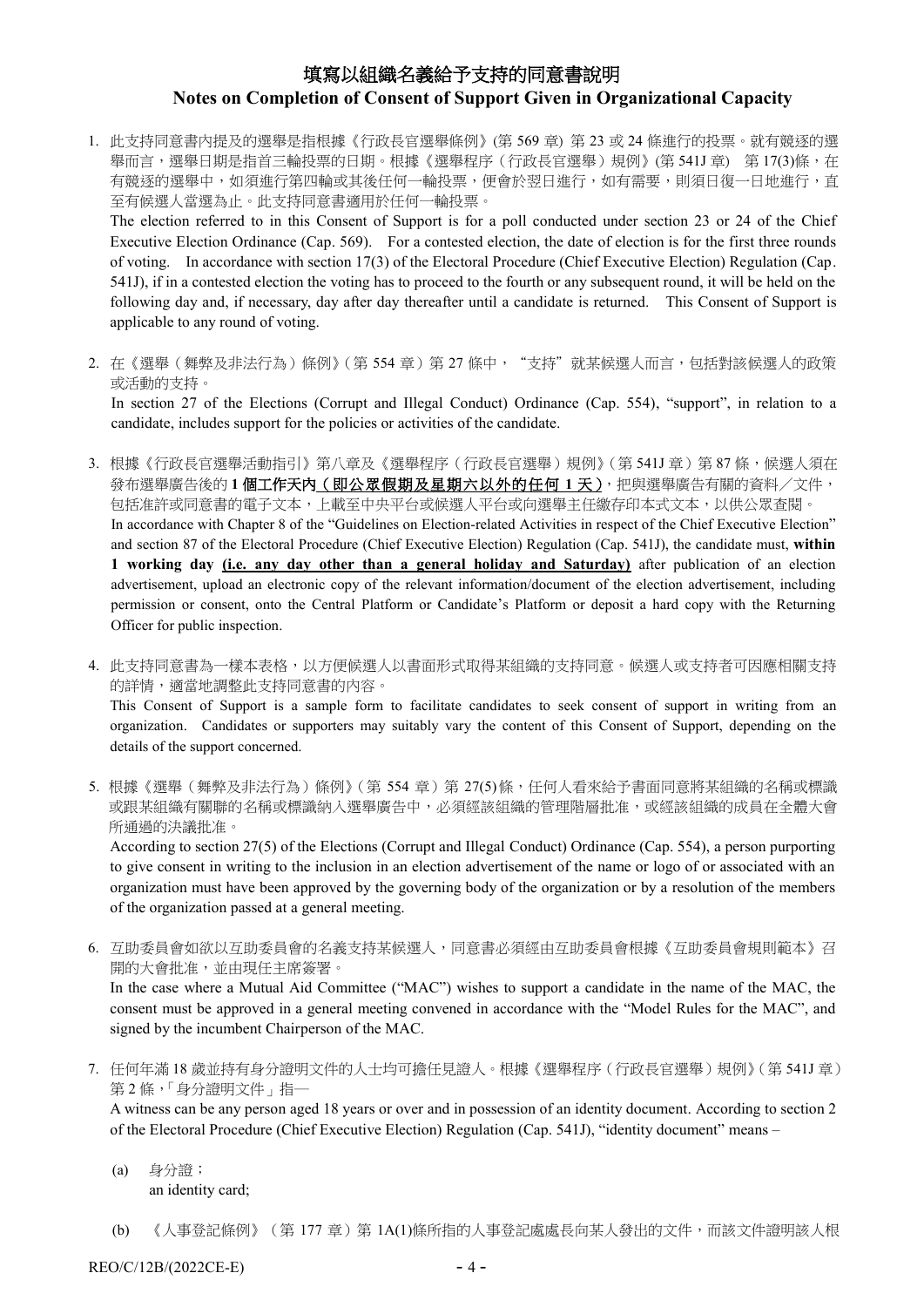據《人事登記規例》(第177A章)第 25 條獲豁免,無須根據該條例登記;或 a document issued by the Commissioner of Registration (within the meaning of section 1A(1) of the Registration of Persons Ordinance (Cap. 177)) to a person certifying that the person is exempt, under regulation 25 of the Registration of Persons Regulations (Cap. 177A), from being required to register under that Ordinance; or

- (c) 向某人發出並獲選舉主任接受為該人的身分證明的任何其他文件。 any other document issued to a person which is acceptable to the Returning Officer as proof of the person's identity.
- 8. 給予同意的組織可夾附一份附錄,以載述所同意的詳情或選舉廣告內容或修改詳情。候選人在未取得有關組織事 先的書面同意下修改或授權他人修改該組織的名稱或標識或選舉廣告內容,即屬在選舉中作出非法行為,違反《選 舉(舞弊及非法行為)條例》(第 554 章)第 27 條。

An organization giving consent may attach an Appendix showing the details of the consent or content of the election advertisement or the details of modification. A candidate engages in illegal conduct contrary to section 27 of the Elections (Corrupt and Illegal Conduct) Ordinance (Cap. 554) if he/she modifies or authorizes any person to modify the name or logo of that organization or the content of the election advertisement without prior written consent by the relevant organization.

9. 已給予同意的組織如撤銷對某候選人的支持同意,應將撤銷支持同意的通知書送交該候選人。當支持同意被撤銷 後,相關候選人應小心處理,立即停止使用任何載有已撤銷同意的組織所表示支持的選舉廣告,並即時銷毀取得 的有關個人資料。該候選人亦必須以書面通知選舉主任其支持同意已被撤銷,並按《行政長官選舉活動指引》第 八章所示,將撤銷支持同意的通知書上載至中央平台或候選人平台或向選舉主任繳存印本式文本,以供公眾查閱。 If an organization which has given consent withdraws its consent to support a candidate, it should send a written notice of revocation to that candidate. Once consent has been revoked, the candidate concerned should act with care and immediately cease using any election advertisement which contains the support of the organization which has made the revocation. The relevant personal data collected should also be destroyed immediately. The candidate concerned is also required to notify the Returning Officer in writing of any revocation of consent, upload the written notice of the revocation onto the Central Platform or Candidate's Platform or deposit a hard copy with the Returning Officer in the manner as set out in Chapter 8 of the "Guidelines on Election-related Activities in respect of the Chief Executive Election" for public inspection.

10. 填寫此支持同意書時如有任何問題,請在辦公時間內致電選舉事務處的查詢熱線 2891 1001。 If there is any question in completing this Consent of Support, please call the Enquiry Hotline of the Registration and Electoral Office at 2891 1001 during office hours.

11. 請注意下列有關在此支持同意書提供個人資料的說明- Please note the following with regard to the personal data supplied in connection with this Consent of Support−

## (a) 資料用途

就此支持同意書提供的個人及其他有關的資料,會供選舉管理委員會、選舉事務處、選舉主任及有關的政府 部門用於與選舉有關的用途。

## **Purpose of Collection**

The personal data and other related information supplied in connection with this Consent of Support will be used by the Electoral Affairs Commission, the Registration and Electoral Office, the Returning Officer and related government departments for election-related purposes.

## (b) 資料轉介

支持同意書會供公眾查閱直至選舉申報書的文本根據《選舉(舞弊及非法行為)條例》(第554章)第41條可 供查閱的期間結束為止。就此支持同意書提供的個人及其他有關的資料亦可能會提供予其他獲授權的部門或人 士,包括但不限於法院,用於與選舉有關的用途。

## **Transfer of Information**

The Consent of Support will be made available for public inspection until the end of the period for which copies of election returns are available for inspection pursuant to section 41 of the Elections (Corrupt and Illegal Conduct) Ordinance (Cap. 554). The personal data and other related information supplied in connection with this Consent of Support may also be provided to other authorized departments or persons, including but not limited to the law courts for election-related purposes.